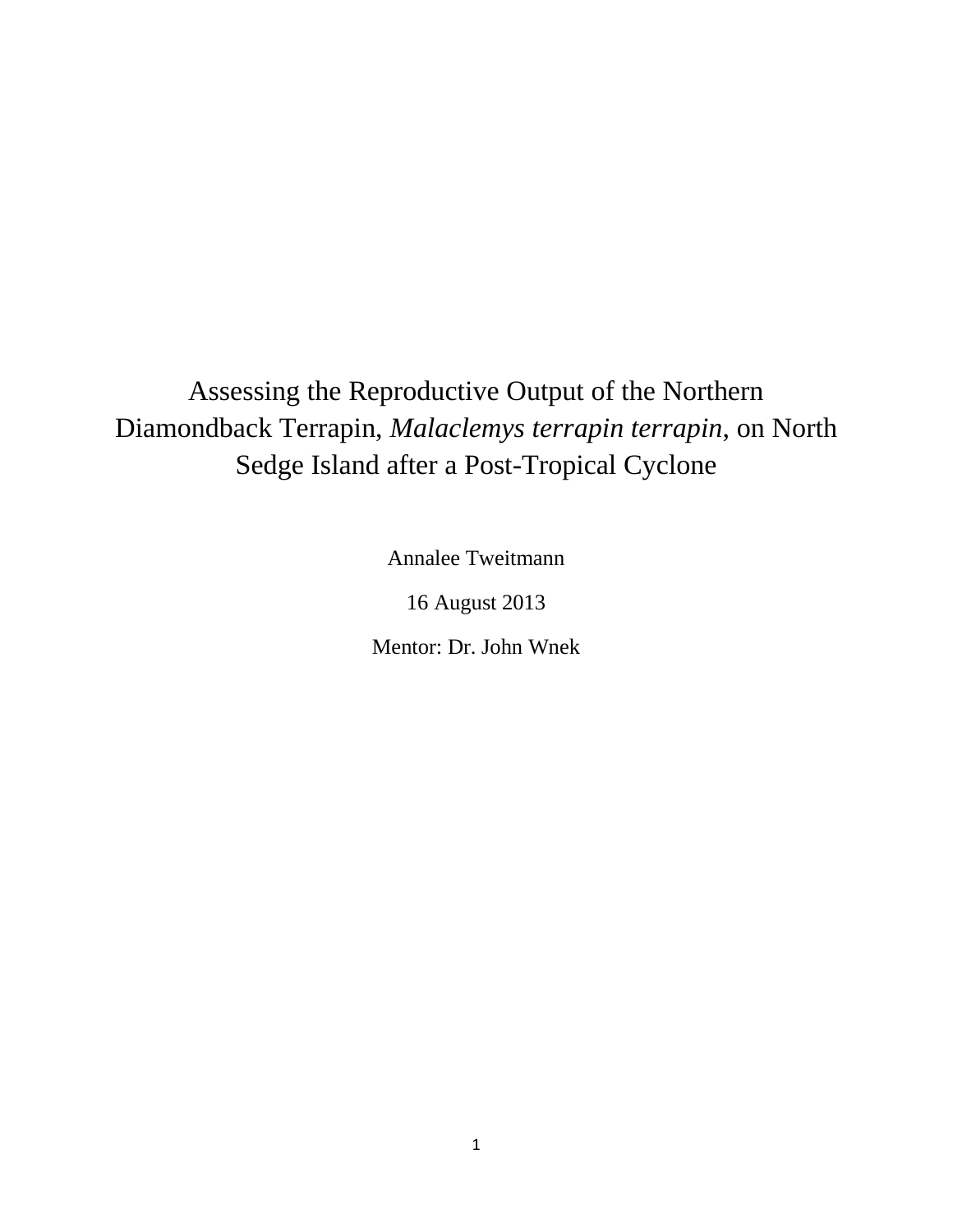#### **Abstract:**

The northern diamondback terrapin, *Malaclemys terrapin terrapin*, is one of seven subspecies of the diamondback terrapin, the only turtle to live in brackish waters in the Western Hemisphere. The northern diamondback terrapin is a species of special concern in New Jersey, meaning that the population shows evidence of decline. In October 2012, Superstorm Sandy hit New Jersey and caused extensive damage. At this time, the terrapin population was preparing for hibernation. This interruption could have forced the terrapins to appropriate their energy differently, thus negatively affecting their reproductive output, in terms of clutch size and egg size. Additionally, terrapins could have been displaced by the storm, injured, or killed. North Sedge Island in Barnegat Bay is home to many nesting female terrapins. This year, nesting season extended June 9<sup>th</sup>-July 23<sup>rd</sup>. As terrapins came up to nest, they were captured by hand, marked if new, measured, and released after being sprayed with paint and numbered. Eggs were measured and then moved to an enclosed hatchery to prevent predation. This season, only sixty-six terrapins were marked and only twenty-eight nests were recovered, much lower than in the past seven years. There were no significant differences in egg length, clutch size, or egg mass amongst years. Although these factors didn't change, the loss of nesting females to N. Sedge Island did have a negative impact on the overall reproductive output for 2013.

### **Introduction:**

The Northern Diamondback Terrapin, *Malaclemys terrapin terrapin*, is one of seven subspecies of the diamondback terrapin. The diamondback terrapin is the only species of turtle that lives in brackish waters, like Barnegat Bay ("Northern Diamondback Terrapin". In New Jersey, the diamondback terrapin is a species of special concern in New Jersey, meaning that they "warrant special attention because of some evidence of decline" ("Northern Diamondback Terrapin". Terrapins have been and are still harvested in New Jersey. Anthropogenic habitat alteration has forced terrapins to new, less appropriate nesting locations where the eggs are more available to predators ("Northern Diamondback Terrapin"). Nesting females face threats from motor vehicles when attempting to cross roads to lay eggs. Additionally, terrapins can become stuck and drown in crab pots without turtle excluder devices ("Northern Diamondback Terrapin"). During the winter, terrapins bromate (or hibernate) and bury themselves in mud. In New Jersey, terrapins lay their eggs between late May and late July. Female usually lay 8-12 eggs; the number of eggs is called the clutch size. Eggs hatch approximately 61-104 days later ("Northern Diamondback Terrapin").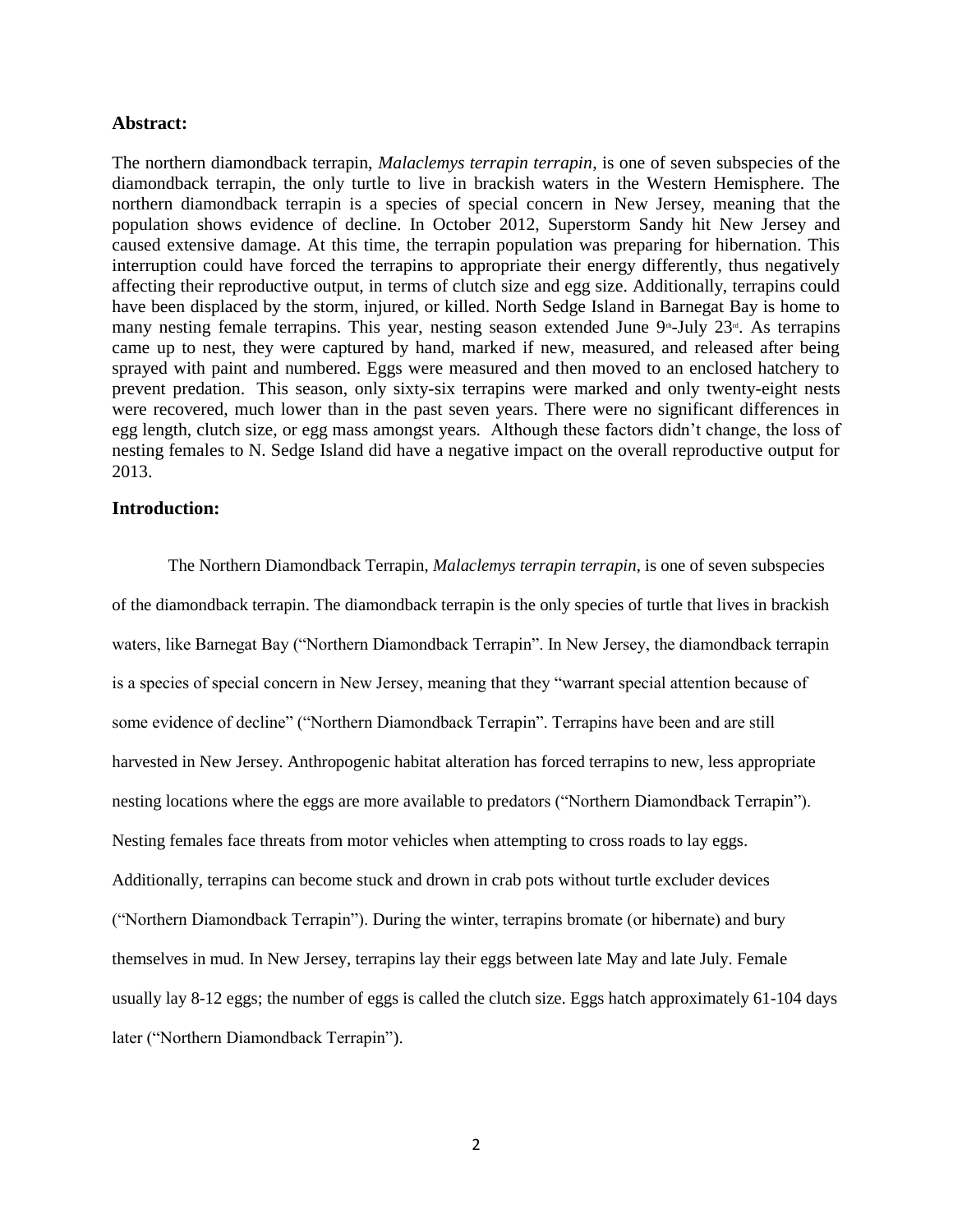In late October 2012, post tropical cyclone Sandy hit the Jersey Shore. Sandy's unusual path and arrival with a cold front among other factors led to one of the most damaging storms New Jersey has seen in years. Some even consider Sandy to be the second most-destructive US hurricane (Plumer). Hurricanes have been known to wash away sea turtle nests, and Sandy's appearance in October could have easily washed away late-hatching terrapin nests. However, another impending question is how the rest of the terrapin population fared. The possible displacement of the terrapins came at a time where they should have been preparing for hibernation. The stress of the hurricane could possibly mean that less energy was allotted for reproduction. J. Bernardo found that larger eggs usually represent a larger investment (1996). If less energy is available to invest, there may be smaller eggs after a significant storm like Sandy. Food sources for terrapins could have been affected as well impacting energy allotted for reproduction. Additionally, the storm surge may have injured or killed terrapins. Litzgus et al. found a positive relationship between spotted turtles with better body conditions and higher clutch mass and egg size (2008). Lastly, Ocean County, New Jersey lost over 5 million cubic yards of sand due to Superstorm Sandy. Terrapins nest in sandy soils and experienced habitat loss due to the storm (Stockton 2012).

N. Sedge Island is the perfect location to test the effects of Hurricane Sandy on reproductive output. Data on terrapin nests have been collected since the spring of 2002 and there is a 75-90% return rate for all nesting females (Wnek, pers, comm.). Located in the middle of Barnegat Bay, the island is relatively untouched by humans except for small groups that stay overnight on the island. This season, few day groups visited the island due to building damage on Sedge Island. Sedge Island has caretakers, Jackie and Tony Raniero who helped in the constant watch for nesting female terrapins.

3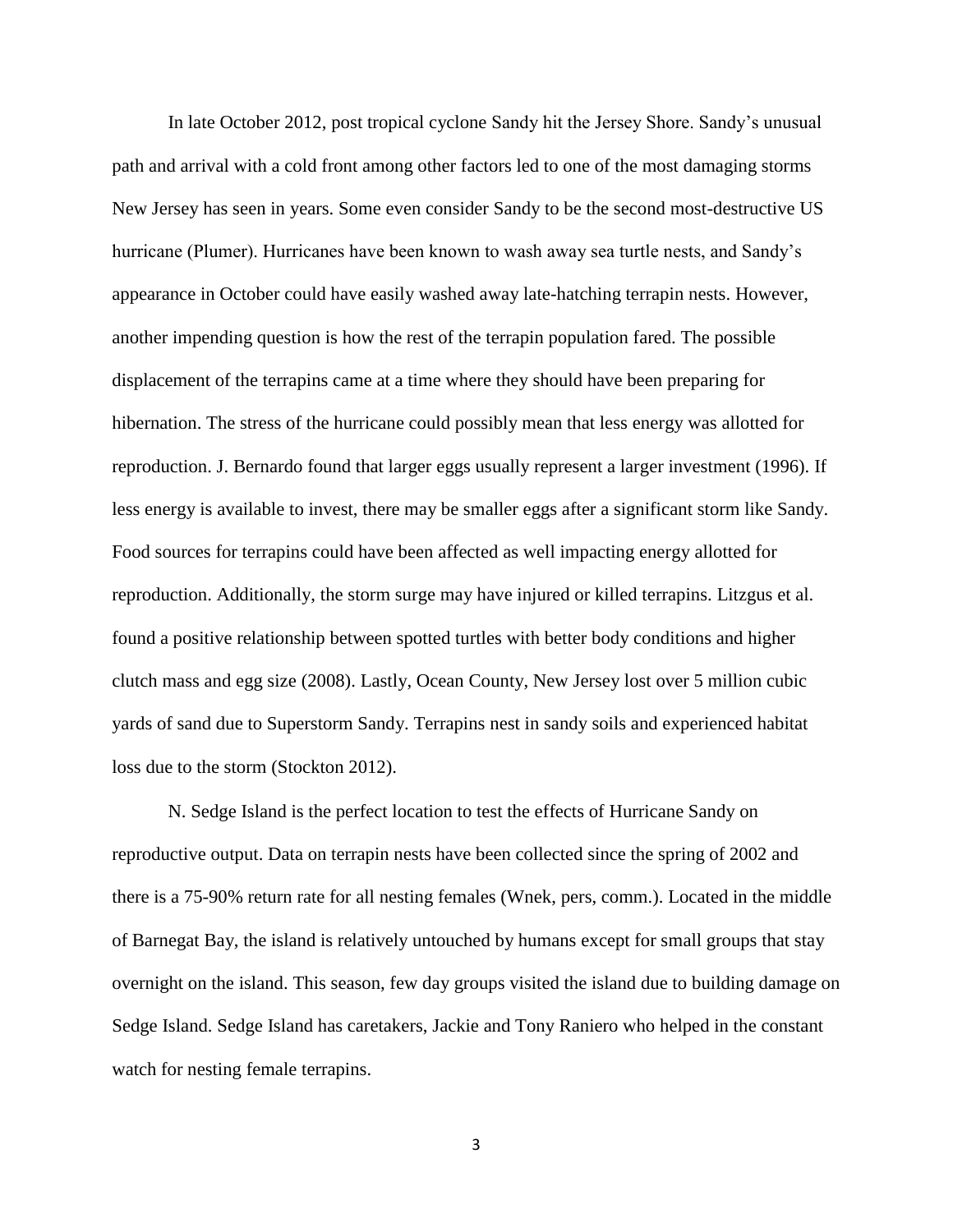

**Figure 1. Left is the hatchery on Sedge Island before Superstorm Sandy. Right is the same nesting area at Sedge after the storm and the loss of 38 cubic yards of sand.**



**Figure 2. Left is Sedge Island before Superstorm Sandy. The yellow dots indicate nesting locations. Right is after the storm. Notice the sand washed out on the nesting area next to the education facility. The sand was washed back into the cove.** 

# **Methodology:**

The island was surveyed from 7:00 am to 8:00 pm every day from May  $20^{th}$  to July  $20^{th}$ . As female terrapins came up onto N. Sedge Island to nest, they were captured, and the day and time of capture was recorded. The tide and weather were also noted. Female terrapins were scanned for passive integrated transponder (PIT) tags. If they did not already have a PIT tag, they were injected with one. If their shells were not notched, or marked on certain marginal scutes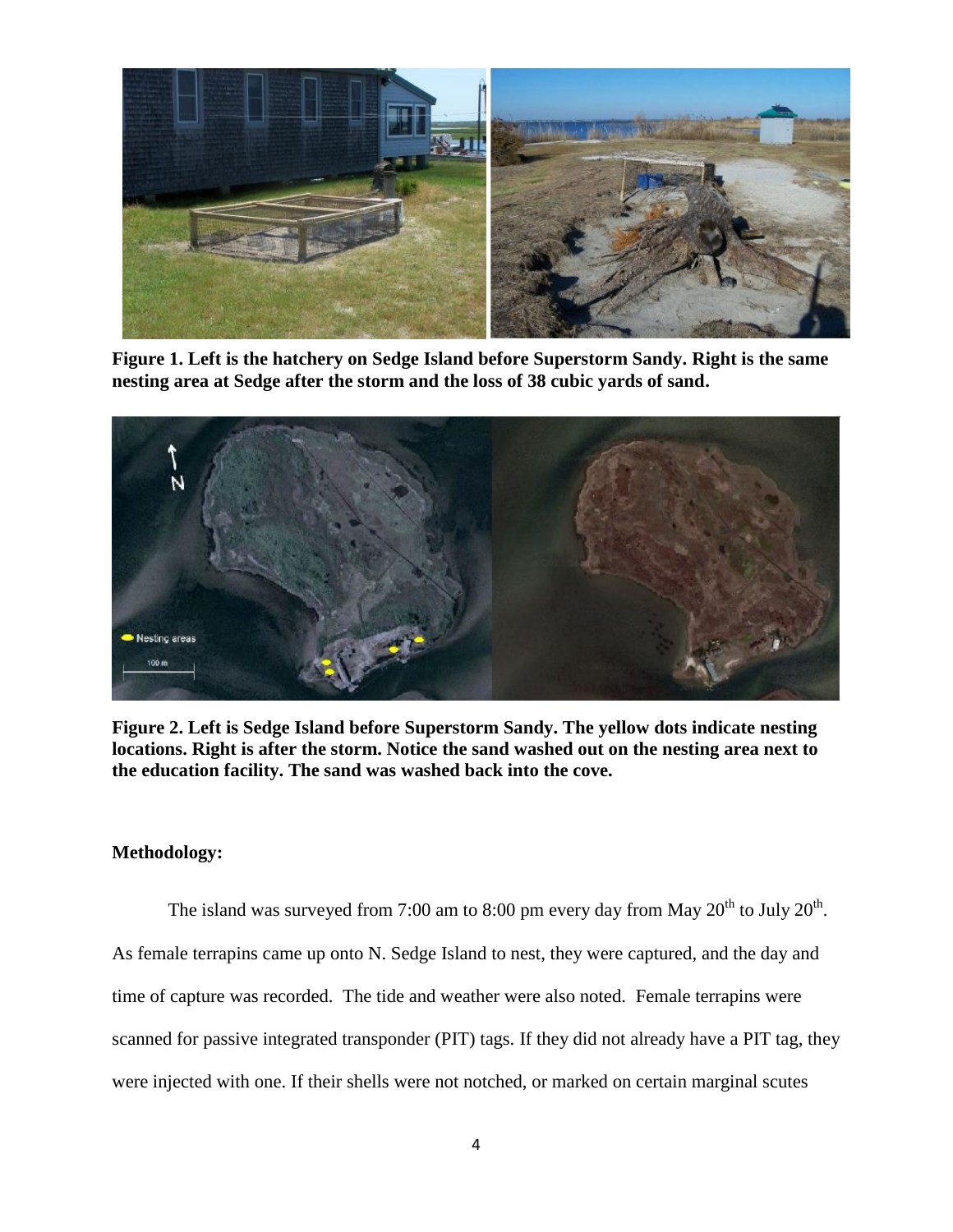with an individualized code, they were notched with a file. Size measurements, including plastron length (mm), carapace length (mm), carapace width (mm), carapace height (mm), and weight (g), were recorded. Before being released, females were sprayed with white spray paint on their carapace and numbered so that we could easily identify them when they nested, and allowed researchers to identify already measured (processed) terrapins (Wnek, pers. comm.). The paint would wash off after two to three weeks.

After a female dug her nest, the nests were carefully excavated, and collected within hours of oviposition. Eggs were counted to determine clutch size and weighed (g) on a scale. Then, the length (mm) and width (mm) were measured using digital calipers (Figure 3). Eggs were then moved to a designated hatchery on the southwest end of the island. Here, new nests were dug and covered with galvanized hardware cloth in order to protect them from predators. Once the eggs hatch, the hatchlings will be measured and let go. We will be able to determine hatch success.



**Figure 3. Measuring a newly laid egg from a clutch.**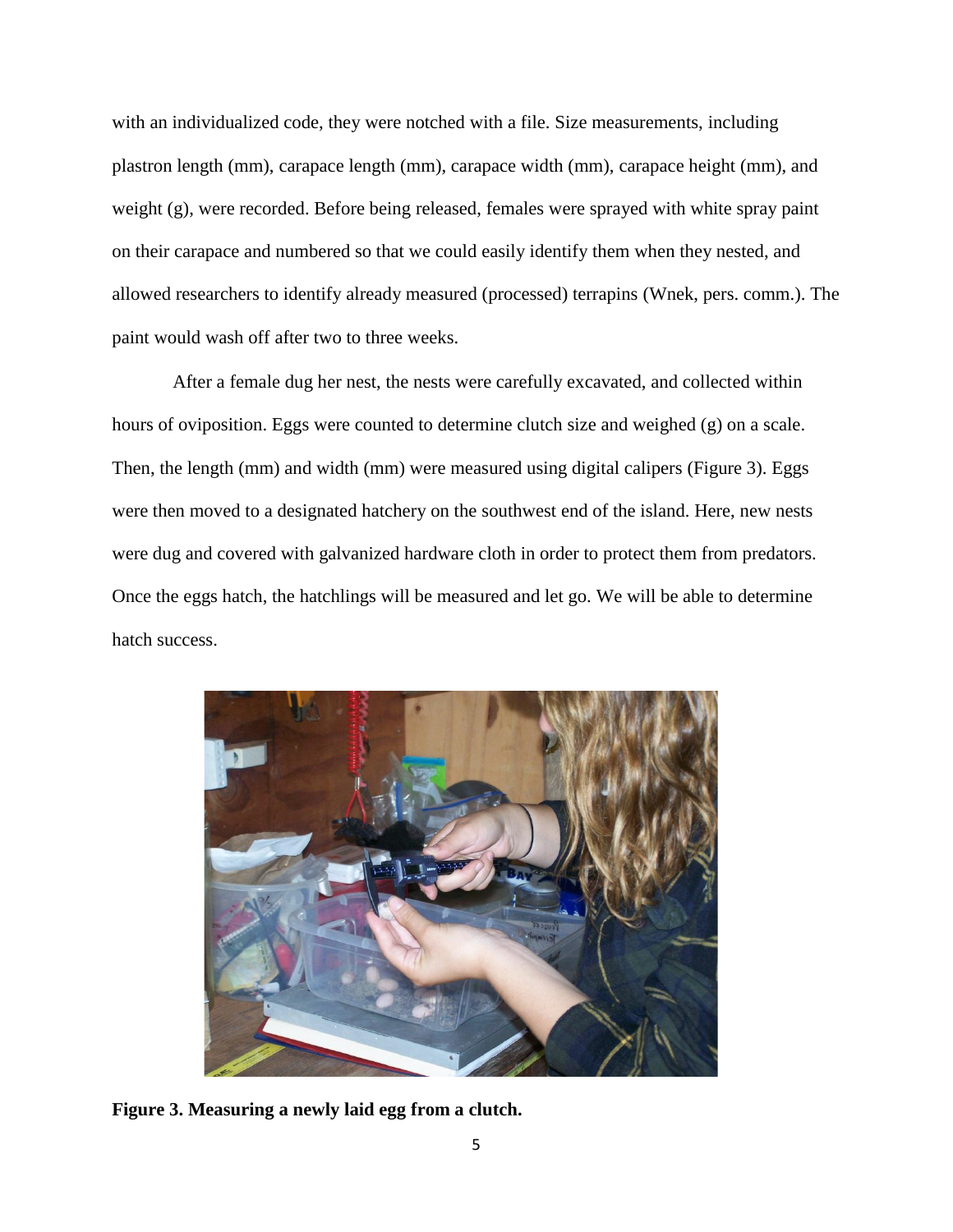### **Results:**

Sixty-six female terrapins were captured on North Sedge Island this past nesting season (Figure 4). Nine of the sixty six females were new to the island, meaning that they were sexually mature and joining the reproductive population (Figure 5). This is 14% of the females were new this year, and indicates an 86% return rate (Figure 6). There were 28 known, non-predated nests. There were three unknown and one known but predated nest (Figure 8). In the 2013 season, each landing averaged 5.6 eggs (Figure 7). The average egg mass was 8.4 grams and the average egg length was 31.74 mm (Figure 9). The average clutch size or number of eggs per nest was 13.1 (Figure 10). Forty-two percent of females that landed on the island nested this season (Figure 11). This year, there were five double nesters and no triple nesters (Figure 12). The average egg mass for the double nesters were 8.28 grams (Figure 13), which was slightly lower than the means of their first clutch egg masses.

## **Discussion:**

Last year, the 2012 nesting season started much earlier than expected possibly due to an extremely warm spring. There were reports that some terrapins started nesting as early as late April (Wnek, pers. comm.). However, we were not able to begin assessing the 2012 nesting season until late May. Therefore, up to two weeks of nesting were missed on N. Sedge Island. In 2011 and 2013, an average of 17% of total terrapins caught came up in the first week. In order to more accurately this year's nesting results to the past years, the 2012 season's number of terrapin landings were estimated to be 81, rather than 67 captured. The "81" is a better indication of what we would have captured in 2012.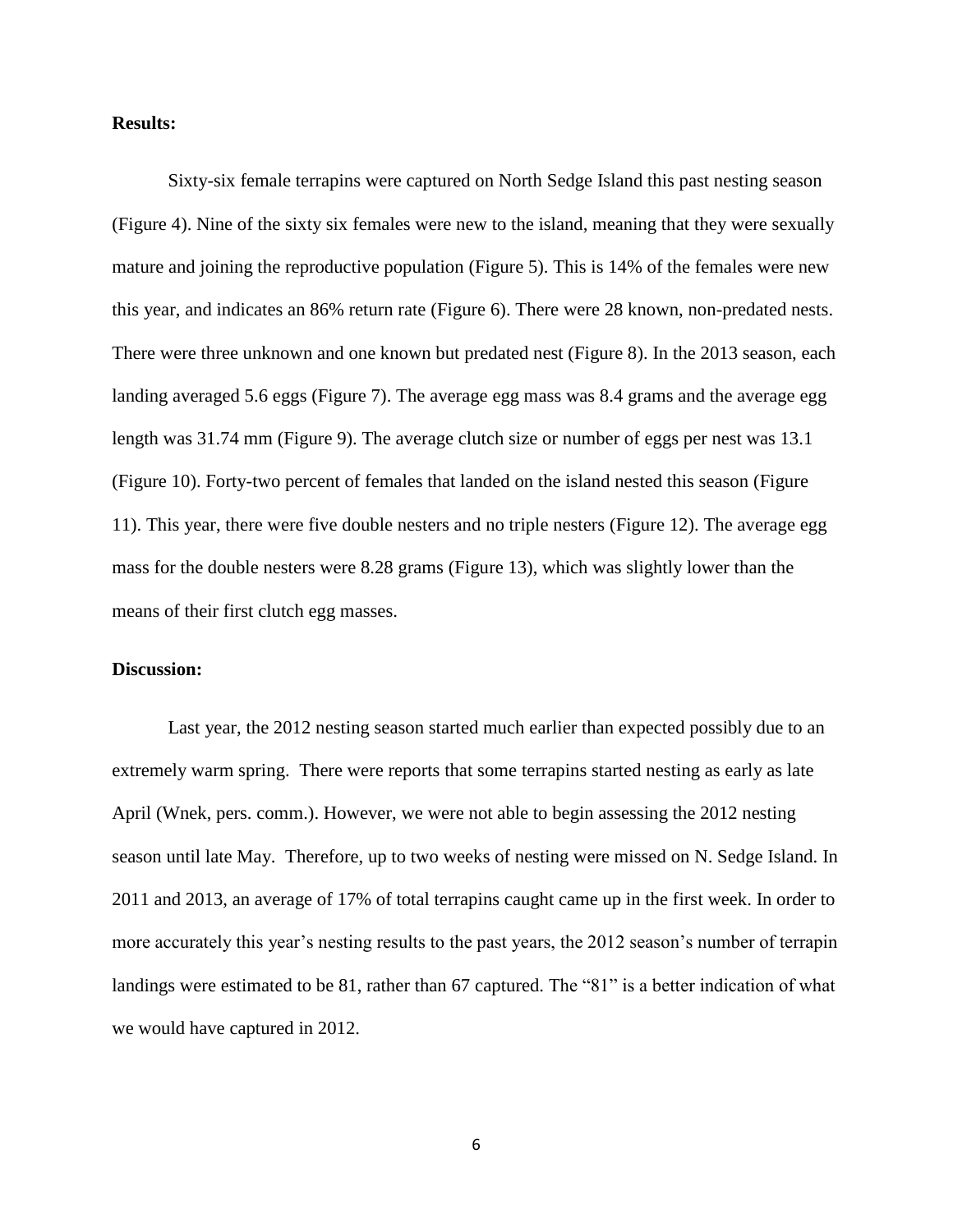After calculating an ANOVA (an alpha of 0.05 or less was used for significance), it was determined that there were significantly less terrapin landings this year in comparison to the last three years  $(p<0.001)$ . This could mean that less terrapins are in the area, which would indicate many factors including: displacement, death, choice of other nesting areas, or that females did not put energy into reproductive output, which is evident in other turtles. Sometimes when resources become scarce, turtles may not reproduce (in western ponds turtles, Pires 2011). Additionally, after running another ANOVA comparing nests among the past three years, there were significantly less nests on North Sedge Island this season  $(p<0.001)$ . This supports the idea that there are less terrapins in the area or that they cannot reproduce this season. This season, however, the number of new nesting females was as expected and not significantly different than past seasons. This shows that, despite a major natural disaster, young females were recruited into the reproductive population. This may be a result of the females being displaced from another location then coming to N. Sedge Island to nest.

The average amount of eggs per landing and the ratio of nests to landings were both significantly lower than past seasons. This indicates that the terrapins did not choose to nest on Sedge Island. It may be the result of lost nesting substrate or changes in the nesting soil. Across their range, habitat loss is a serious threat to the terrapins. Barnegat Bay is already known as one of the most anthropogenically altered estuaries in the United States; over 35% of Barnegat Bay's shoreline is bulkheaded ("Effects of Artificial Shoreline"). The amount of sand washed away by Superstorm Sandy may have forced the terrapins to find more suitable nesting areas.

There was no significant difference in the egg mass, egg length and clutch size this season compared to the past three years. While the storm did affect the number of turtles nesting, this aspect of the reproductive output was not significantly altered. This year, there were

7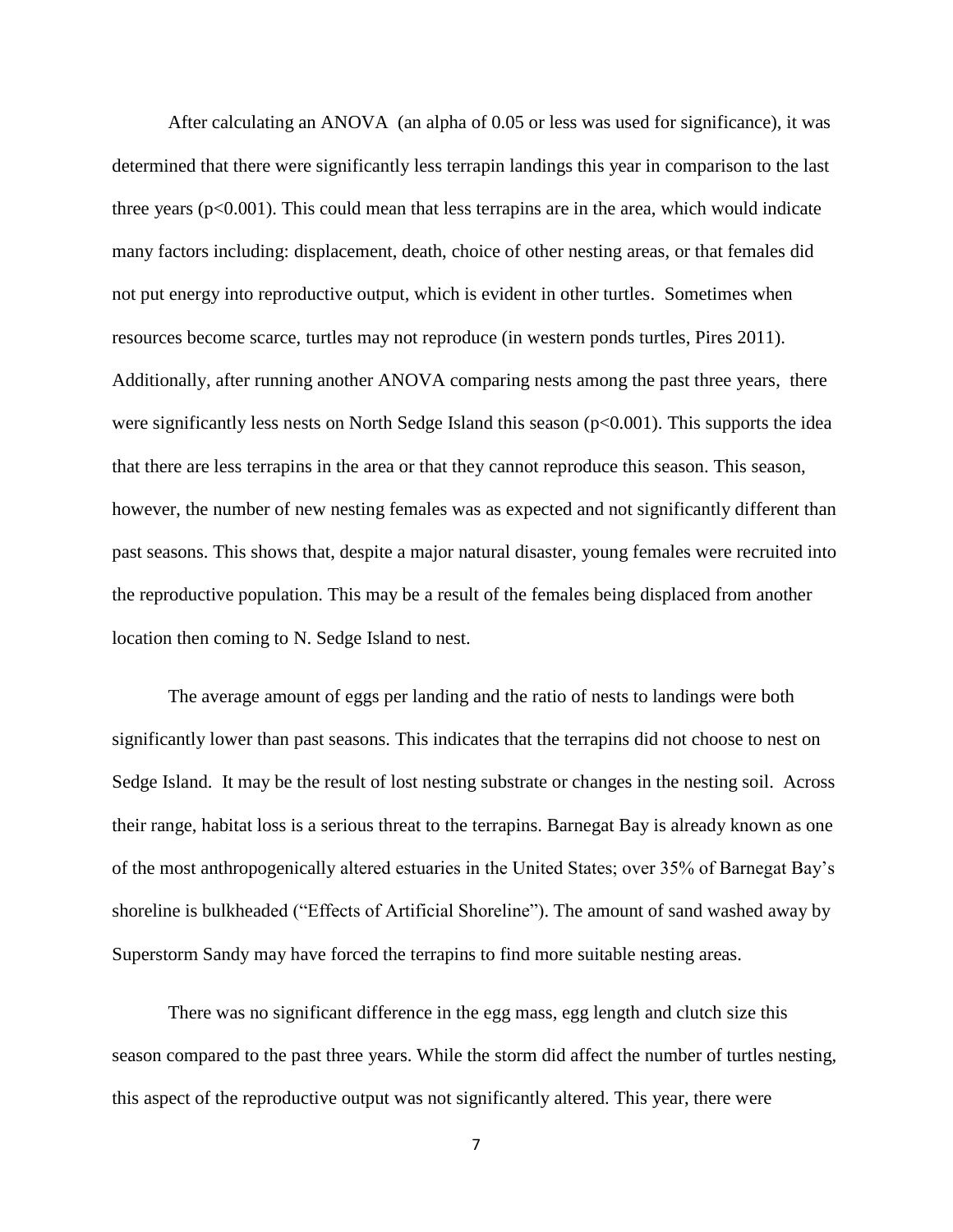significantly less multiple nesters; those terrapins that would come back two or three times in one nesting season. This may indicate that the terrapins that did not return were predominantly multiple nesters or that there may have been some impacts on their energetics. Thus, they may expended great amounts of energy in the late fall to survive the storm, find a proper brumation area, or travel greater distances to a brumation area. This may mean that terrapins would not have enough energy to produce multiple clutches. Energy allocation to reproduction in animals is constrained by the animal's physiology, the environment, and resource limitations (Dunham et al. 1989). Pires also found in Western Pond turtles that resource availability is indicative of clutch frequency in Southern, California (2001).

It is important to look at next year's nesting season as well. There may be a lag effect in which the reproductive output may be significantly altered next year. There may be a considerable lag in response time when the habitat is altered, which was evident in painted turtles in altered habitats (Eskew et al. 2010). Additionally, it is important to replenish habitat. Terrapins choosing less appropriate nesting sites could mean increased predator access and compromised temperature and moisture. Although speculative, these factors should be looked at in more detail as the ecosystem continues to recover from Sandy.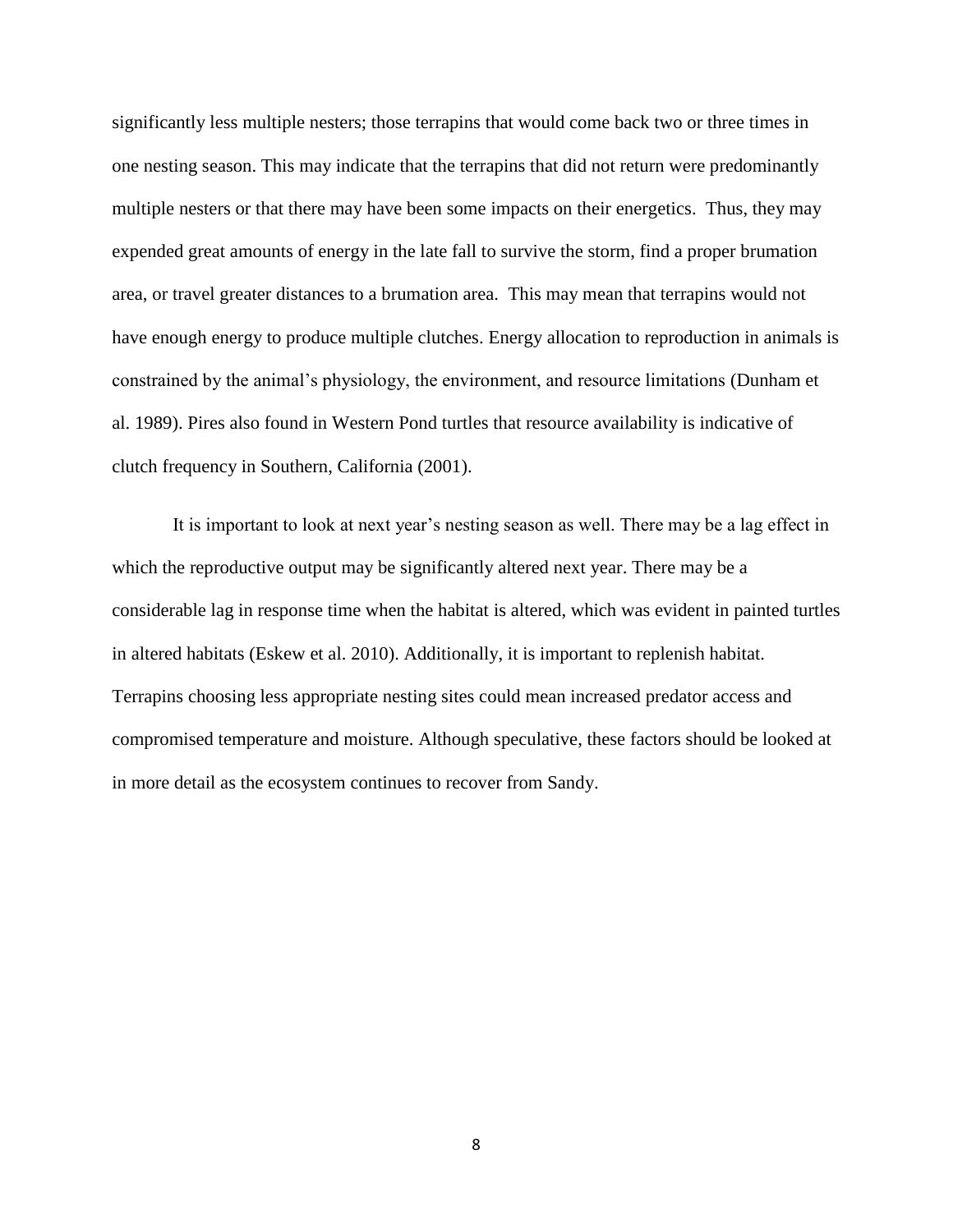### **Literature Cited:**

Bernardo J. The particular maternal effect of propagule size, especially egg size: patterns, models, quality of evidence and interpretations. Am Zool 36:216–236. 1996.

"Effects of Artificial Shorelines." National Estuary Program. EPA, n.d. Web. 11 Aug. 2013.

- Eskew, Evan, Steven Price, and Michael Dorcas. "Survivorship and Population Densities of Painted Turtles (Chrysemys Picta) in Recently Modified Suburban Landscapes." Chelonian Research Foundation 9.2 (2010): n. pag. Web.
- Litzgus, Jacqueline D., Frances Bolton, and Albrecht I. Schulte-Hostedde. "Reproductive Output Depends on Body Condition in Spotted Turtles (Clemmys Guttata)." Copeia 2008.1 (2008): 86-92. Print.
- "Northern Diamondback Terrapin." New Jersey Endangered and Threatened Species Field Guide. Conserve Wildlife, n.d. Web. 13 Apr. 2013.
- Pires, Marcello. "Allocation of Reproductive Output in the Western Pond Turtle in Southern California." Department of Biology. California Polytechnic University, Pomona, 2001. Web. 16 Aug. 2013.
- Plumer, Brad. "Is Sandy the Second-most Destructive U.S. Hurricane Ever? Or Not Even Top 10?" Washington Post. N.p., 5 Nov. 2012. Web. 13 Apr. 2013.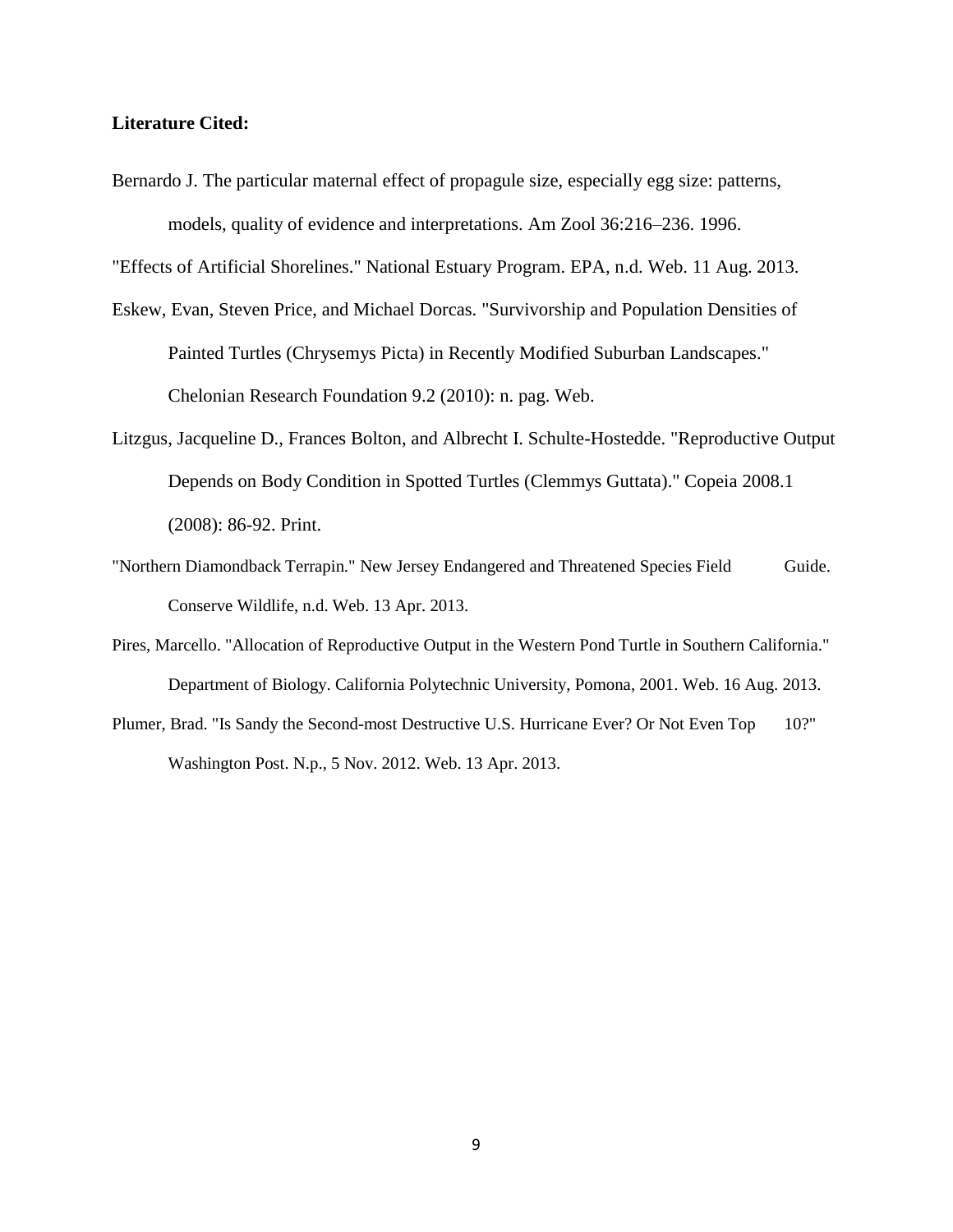Wnek, John P., Anthropogenic Impacts on the Reproductive Ecology of the Diamondback

Terrapin, Malaclemys Terrapin. Thesis. Drexel University, 2010. N.p.: n.p., n.d. Print.



**Figure 4. Number of female terrapins that were captured and processed.**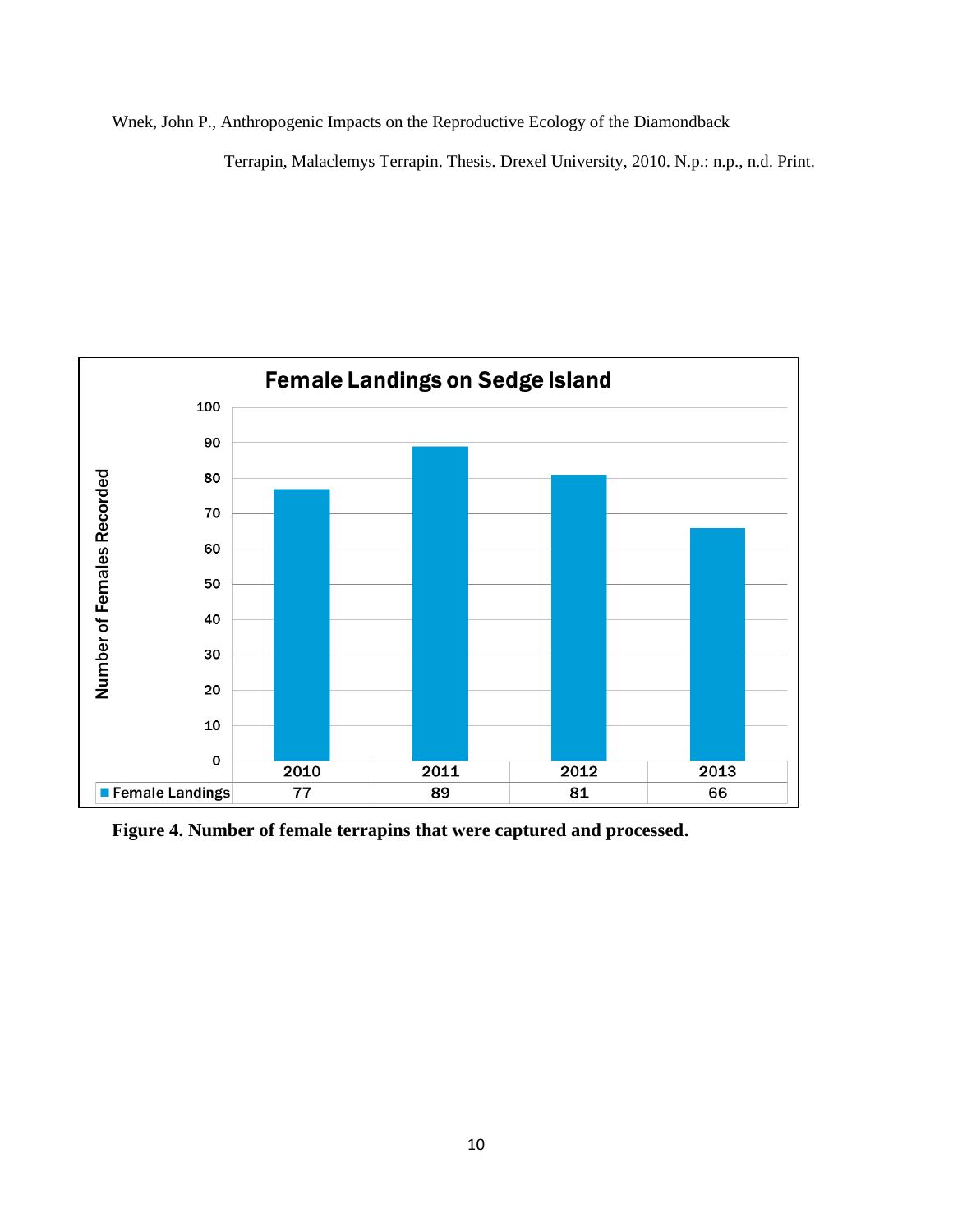

**Figure 5. Number of new nesting female terrapins at N. Sedge Island.**



**Figure 6. Percentage of landings that are new females at N. Sedge Island.**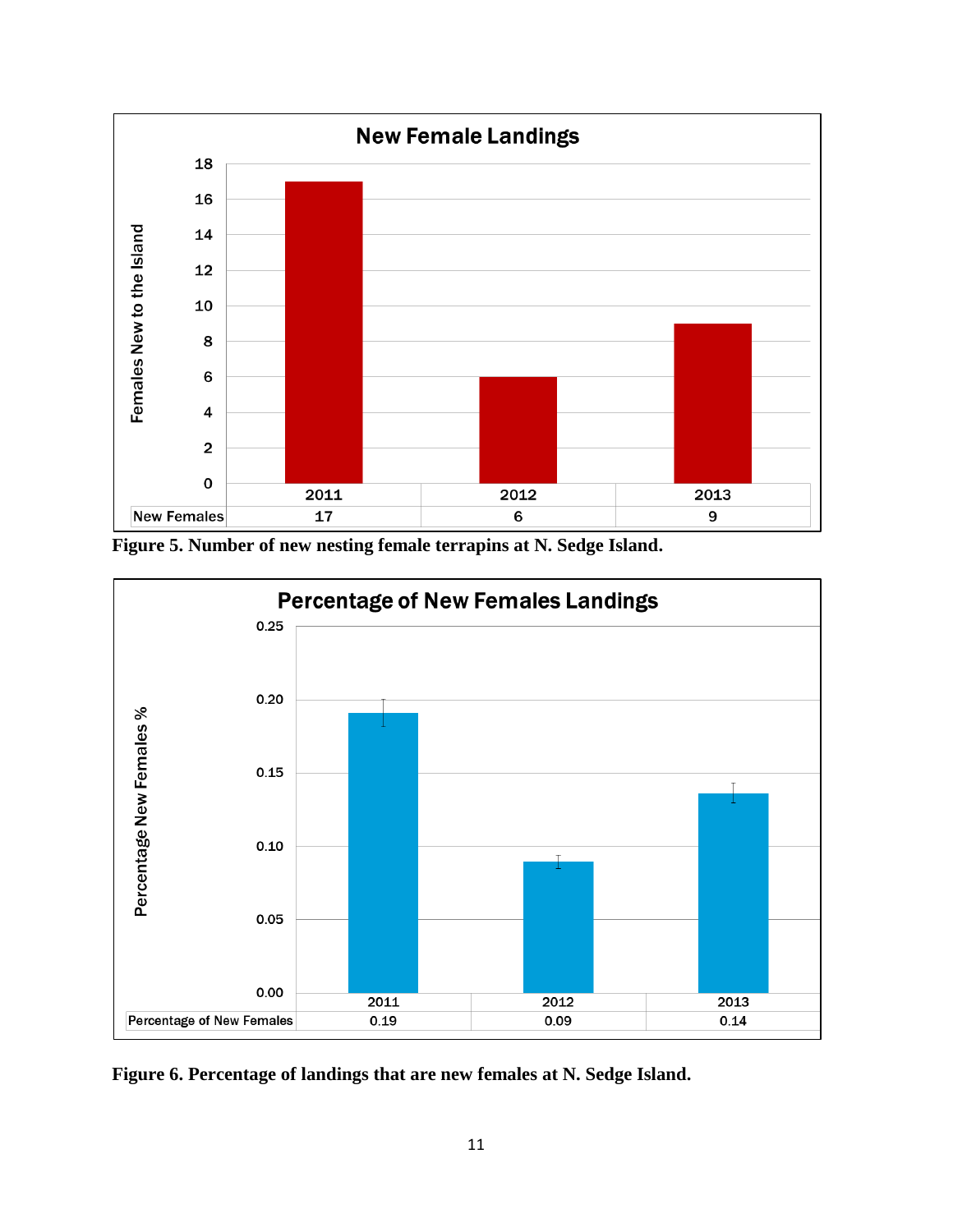

**Figure 7. Average number of eggs per landing on N. Sedge Island.**



**Figure 8. Number of known, non-predated nests on N. Sedge Island.**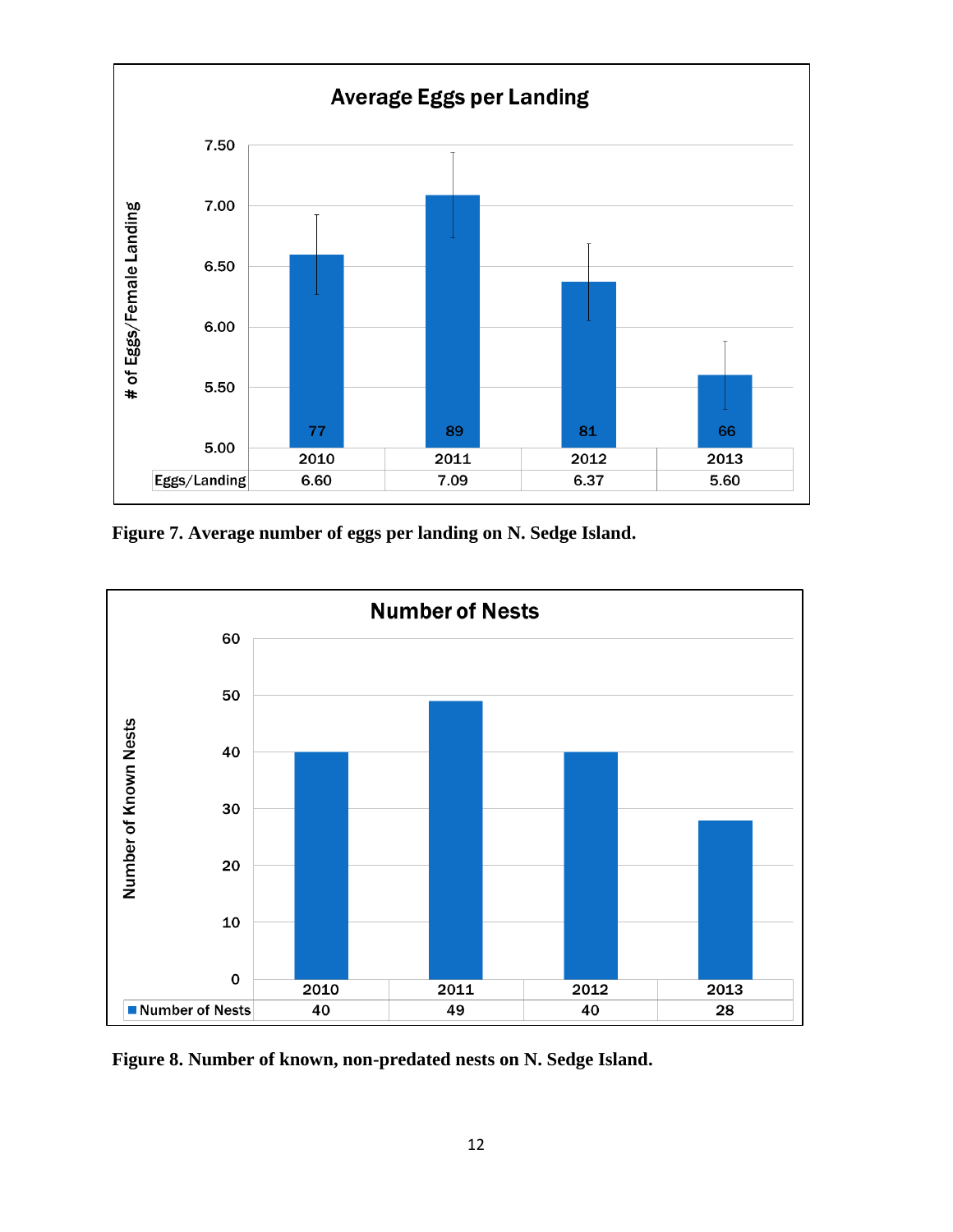

**Figure 9. Average egg mass (g) and egg length (mm) at N. Sedge Island.**



**Figure 10. Average number of eggs per nest at N. Sedge Island.**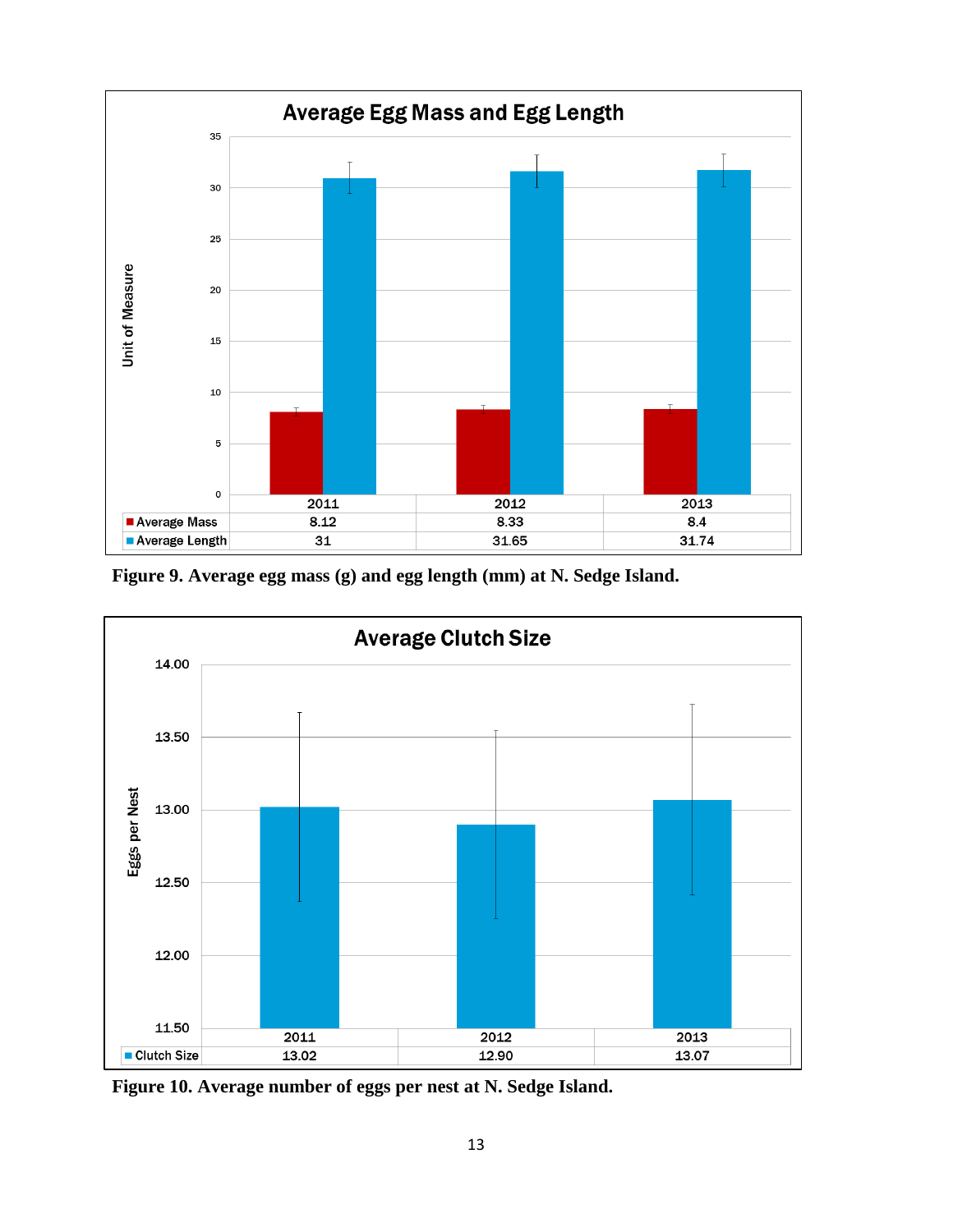

**Figure 11. Percentage of landed females that nested at N. Sedge Island.**



**Figure 12. Number of females that nested more than once at N. Sedge Island.**